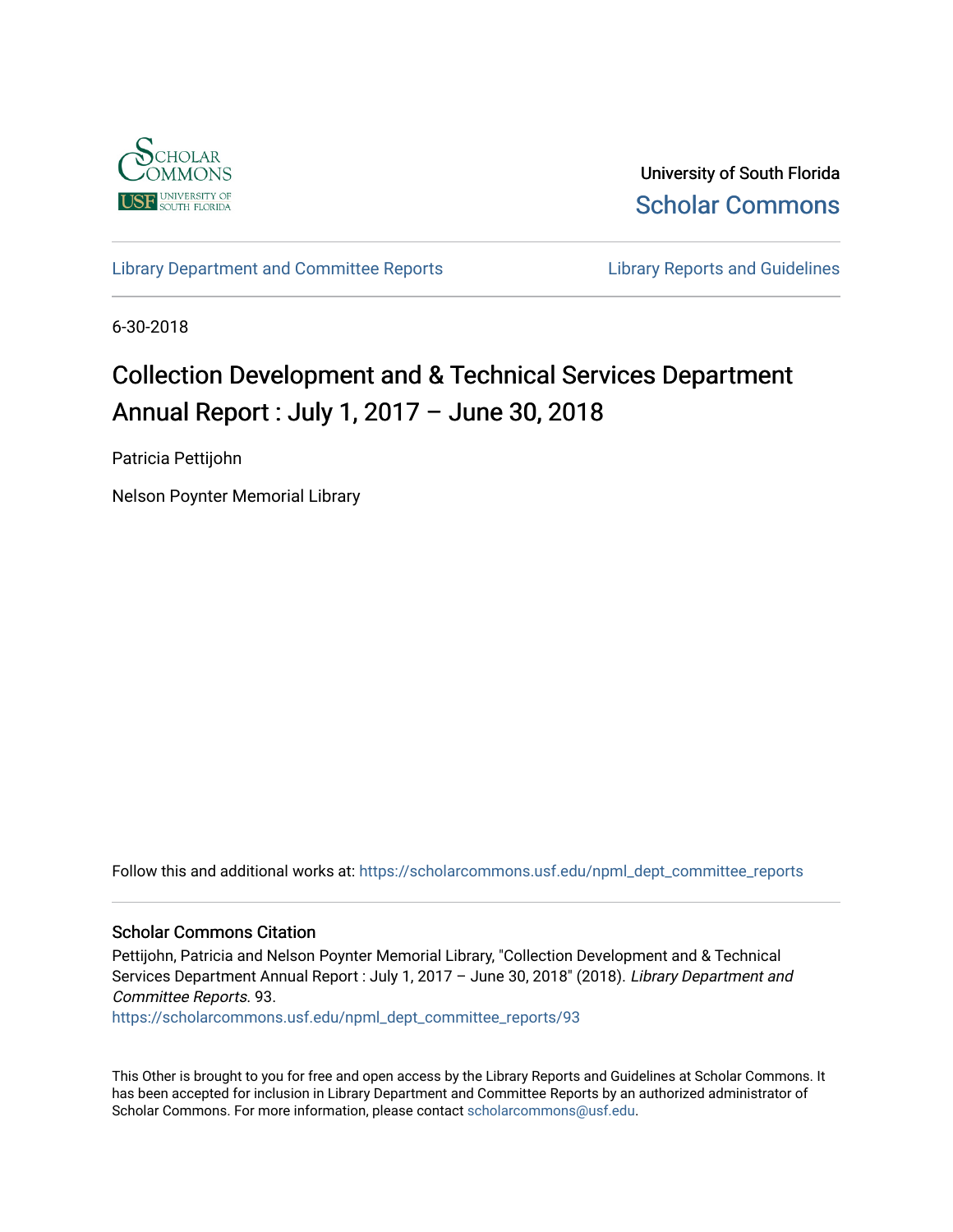# **Collection Development and & Technical Services Department Annual Report July 1, 2017 – June 30, 2018**

University of South Florida St. Petersburg

*Compiled by Patricia Pettijohn* 

2018

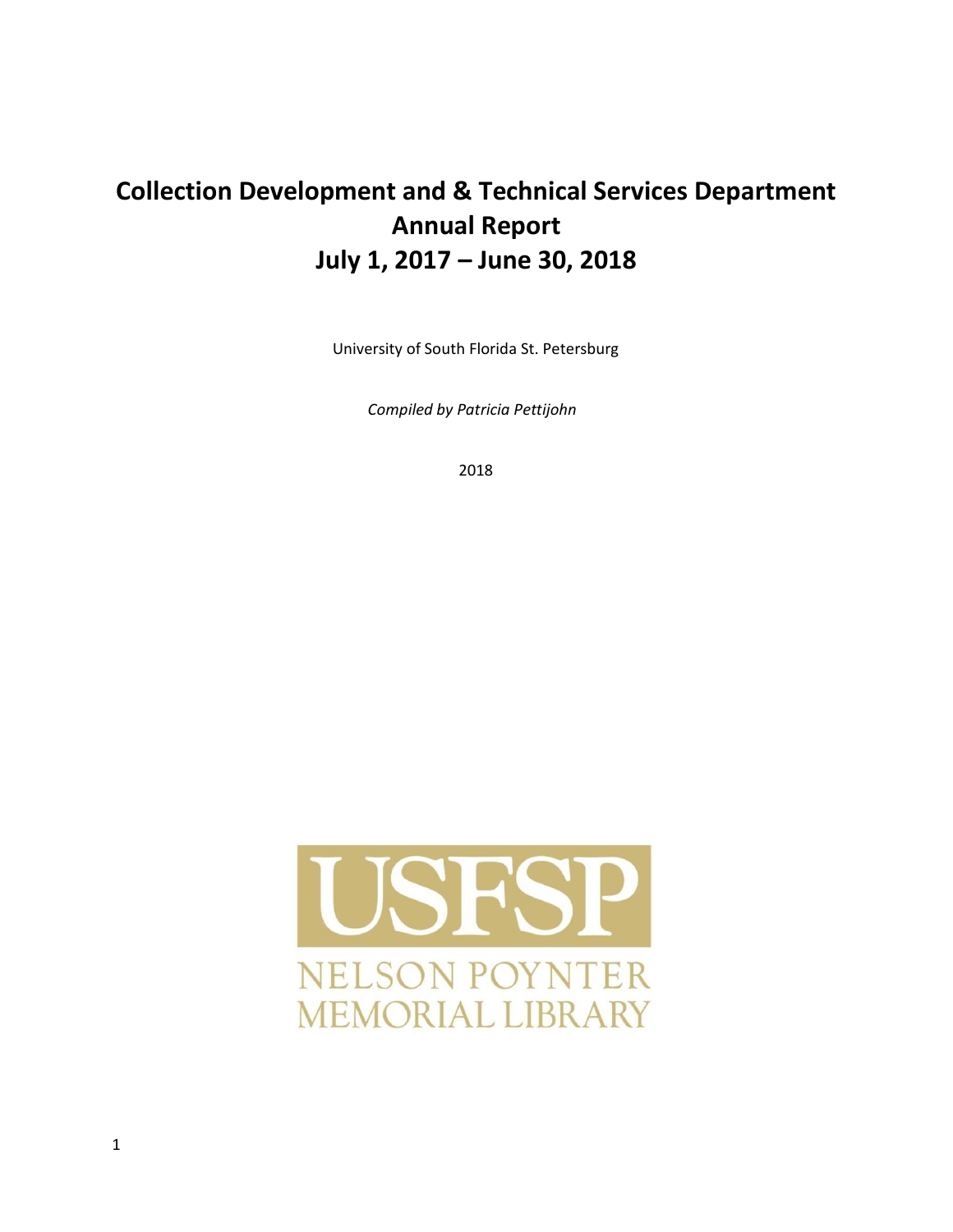|                                                              | 2017/18 | 2016/17 | 2015/16 | 2014/15 | 2013/14 | 5 year<br>Change |
|--------------------------------------------------------------|---------|---------|---------|---------|---------|------------------|
| <b>Monograph Titles Cataloged</b>                            | 2,029   | 2,811   | 1,631   | 2,121   | 1,962   | 3.41%            |
| <b>Electronic Books Cataloged*</b><br>*Included w monographs | 309     | 290     |         |         |         |                  |
| <b>Juvenile Titles Cataloged</b>                             | 199     | 305     | 382     | 168     | 249     | $-20.08%$        |
| <b>Media Titles Cataloged</b>                                | 36      | 38      | 71      | 653     | 348     | $-89.65%$        |
| <b>Total Books &amp; Media</b><br>cataloged                  | 2,264   | 3,154   | 2,084   | 2,942   | 2,559   | 11.5%            |
| <b>Periodicals Received</b>                                  | 2,455   | 2,851   | 2,881   | 2,629   | 2,373   | 3.45%            |
| <b>Periodicals Withdrawn</b>                                 | 26,162  | 2,350   | 1,844   | 9,022   | 2,358   | 1009.49%         |
| <b>Total Periodicals</b>                                     | 165,605 | 189,312 | 188,761 | 187,764 | 194,157 | $-17.24%$        |
| <b>Active Serials Titles</b>                                 | 185     | 185     | 112     | 120     | 120     | 54%              |
| <b>Total Microfiche (by piece)</b>                           | 2,045   | 2,045   | 2,045   | 2,045   | 2,045   | 0%               |
| <b>Total Microfilm</b><br>(rolls)                            | 7,118   | 7,118   | 7,118   | 7,118   | 7,118   | 0%               |
| <b>Total Microform</b>                                       | 9,163   | 9,1663  | 9,163   | 9,163   | 9,163   | 0%               |
| <b>Books</b><br><b>Titles Added</b>                          | 2,029   | 3,116   | 1,743   | 2,289   | 2,211   | $-8.23%$         |
| <b>Books</b><br><b>Titles Withdrawn</b>                      | 419     | 519     | 3,011   | 3,888   | 15,278  | $-97%$           |
| <b>Books:</b><br><b>Total Titles</b>                         | 203,330 | 200,633 | 199,139 | 199,861 | 201,538 | 0.89%            |

#### **Statistical Snapshot:**

## **Departmental Overview:**

Collection Development & Technical Service (CD&TS) is responsible for the stewardship and strategic development of library collections, including the acquisition, cataloging, preservation, physical processing and management of library materials in all formats. The department manages the materials budget, and provides annual statistics that describe technical activities and physical collections. The Head of Collection Development & Technical Services provides analysis of the overall strengths and weaknesses of the collections, coordinates the library liaison program, and collaborates with librarian liaisons to provide discipline- and subject-specific reports, and to identify material for deselection,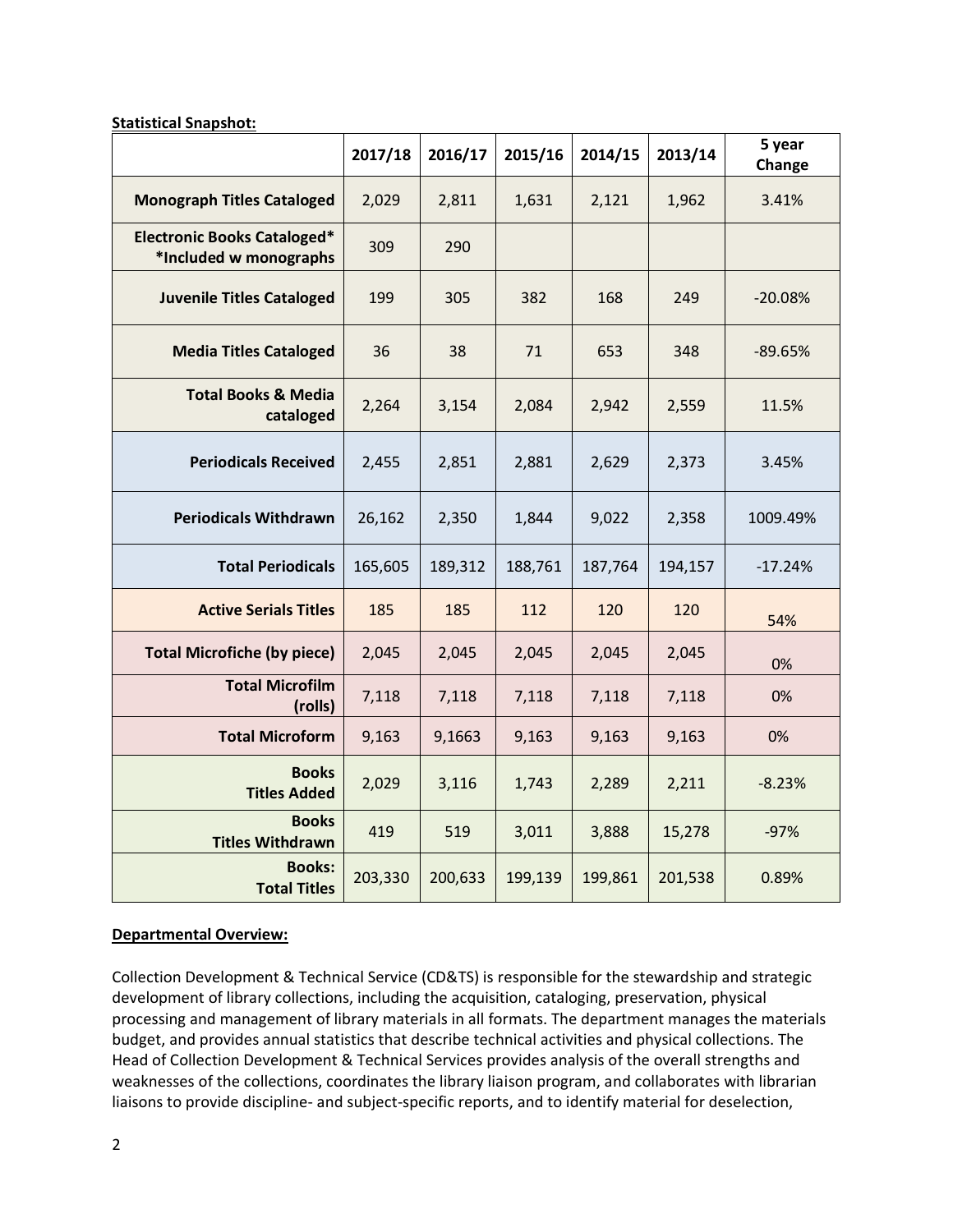renewal, and preservation. The department receives, assesses and communicates with book donors about gift materials.

#### **Significant Departmental Accomplishments:**

#### **Collection Development**

The Textbook Affordability Project continues to challenge TS, as book orders are submitted relatively late: close to, or after, the beginning of a new semester; many must be ordered from Amazon or third party vendors, have multiple ISBNs and formats, and multiple superseding editions. When ordered through our regular vendor, YBP, we are able to embed course metadata in the order itself, so that little manipulation of the record is required, as the record is created electronically. Metadata identifying textbooks and their associated courses is entered when ordered, and refined when batch loaded, allowing the titles to be tracked. Another challenge is the ongoing acceptance of gift textbooks as part of the Pay It Forward program, where students are encouraged to donate their used textbooks to the library. Unfortunately, these come at the end of the semester in which they are needed, and may or may not be used in subsequent semesters. The volume of Gift library materials has increased dramatically, both as a result of the textbook program, and due to an increase in faculty donations. Gift textbooks require pre-searching by students, of not only our library holdings, but multiple textbook spreadsheets, and in many cases we are still unable to evaluate their potential future use.

Whenever possible, electronic books are preferred to print for the Textbook Project. In addition to acquiring new books, the library endeavors to identify books already held in print or electronic formats, for relocation to reserves. Textbooks are purchased for all general education and exit courses, identified by the Head of Collection Development; textbooks for individual classes are identified by library liaisons.

We continue to work with the USF library system to decrease duplication of USF system electronic book purchases, and we continue to move forward in our transition to digital formats. While the acquisition and processing of electronic books has improved, we continue to experience problems tracking faculty requested electronic textbooks. We work with our faculty, and with the USF System, to provide access to requested streaming media, and although we acquire both films and books in digital formats, we encourage our faculty and librarian liaisons to utilize the shared electronic media resources, and to request e-books through the TAP program.

Acquisition of juvenile titles has slightly decreased this year, down about 20% over five years, compared to the previous years when we were building the multicultural juvenile collection. As we work to provide duplicate copies for larger classes, increased juvenile acquisitions is expected in 2018-2019.

| Total Print Book Titles Held 6/30/2017 | 200,633 |
|----------------------------------------|---------|
| Titles Added (without media)           | 2029    |
| <b>Titles Withdrawn</b>                | 419     |
| Total Book Titles Held 6/30/2018       | 203,330 |
| Total Media Titles Held 6/30/2017      | 7,038   |
| <b>Titles Added</b>                    | 36      |
| Titles Withdrawn                       | 834     |
| Total Media Titles Held 6/30/2018      | 6.240   |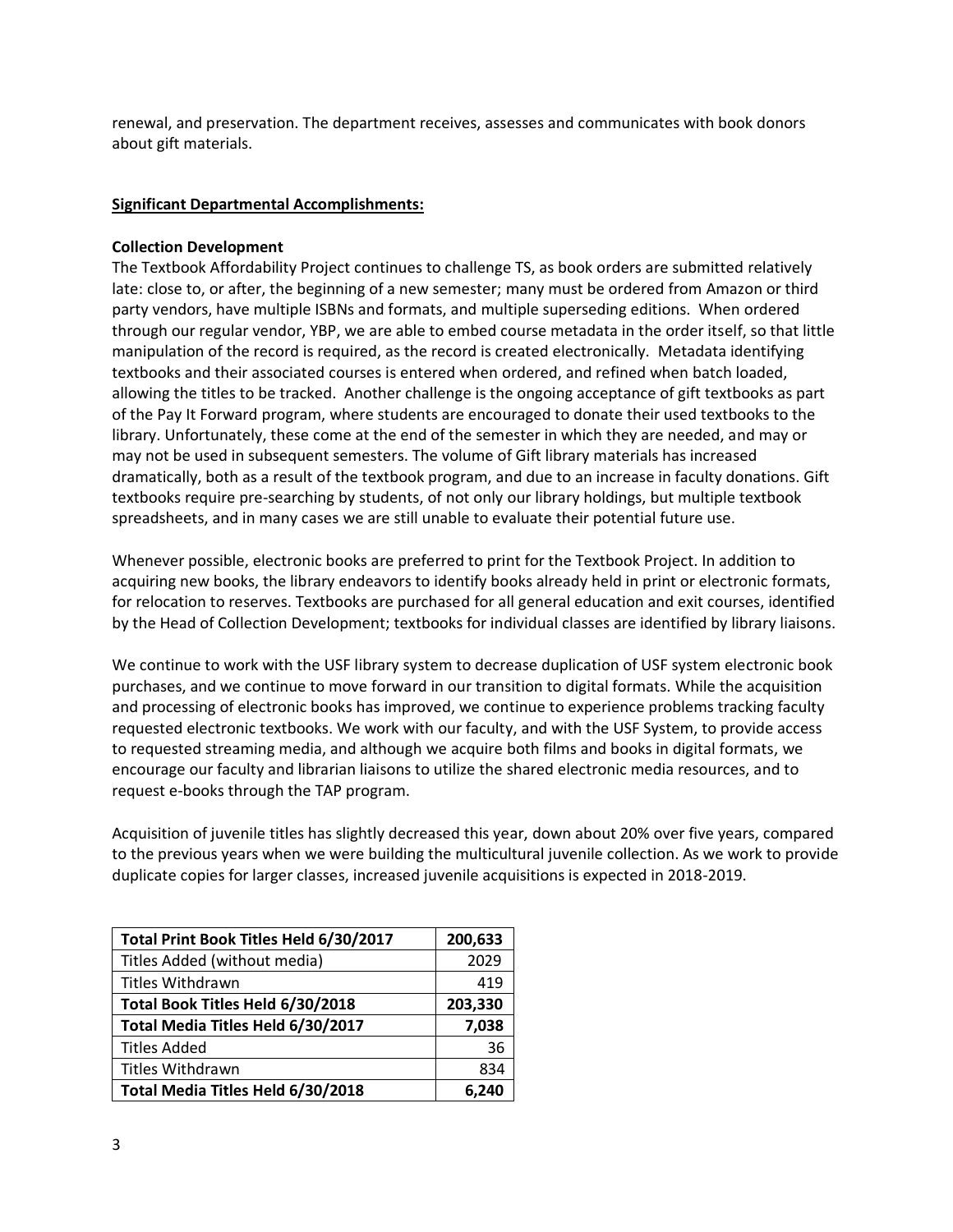## **Total Books & Media Titles Held 6/30/2017 210,368 Total Books & Media Titles Held 6/30/2018 206,873**

## **Preservation Activities**

Natalie Polson has continued to develop her skills in minor book repairs, although the number of repairs continues to decline as we increasingly replace damaged materials with electronic books when possible. A total of 20 books were repaired in-house, none were sent to the bindery. We anticipate a larger bindery requirement for 2018/19.

## **Periodical Collections**

- Newspapers and oversized journals were routinely culled, and retention policies were applied and maintained.
- A planned major journal deselection project resulted in substantive decreases in periodical holdings, with a number of shelving units removed from the first floor, freeing space for student use. Since our retention policies have essentially achieved null growth, another round of identifying and weeding journals available electronically through analysis of JSTOR, Oxford, Project Muse and other large journal packages with stable online content resulted in the removal of 26,162 issues, the largest number of journals we have deselected in a single year.

| Periodicals Held (6/30/17)       | 189,312 |
|----------------------------------|---------|
| Periodicals received             | 2455    |
| Periodicals withdrawn            | 26,162  |
| Total Periodicals Held 6/30/2018 | 165,605 |
| Claims placed                    | 120     |
| Claims received                  | 32      |
| Serials received                 | 58      |

## **Book and Media Deselection Activities Circulating Collection**

- Analysis and deselection of material that is superseded, outdated, or available electronically continues. This year fewer books were weeded than in past years, but the numbers of periodicals weeded was the largest in our history. Media deselection was also substantive, and resulted in a decrease in total bibliographic titles (books and media) despite a slight increase in books held. This is primarily a result of deselection of outdated VHS formats.
- Fewer monographs were weeded in the past year, largely due to changes in liaison assignments, and the temporary reassignment of existing and new disciplines to liaisons, as well as the work done by liaisons on the textbook project, resulting in increased collection development work for the liaisons, and decreased attention paid to routine weeding. This combined with an increase in competing demands for the time of our student assistants, especially for gift book and textbook pre-searching and processing.
- Weeding and relocation was completed in the BS, PR, and PS subclasses, while targeted deselection continues in the N range.
- Assessment for deselection is now routine for all books pulled by access services for condition issues; as well as for older editions of all newly acquired books.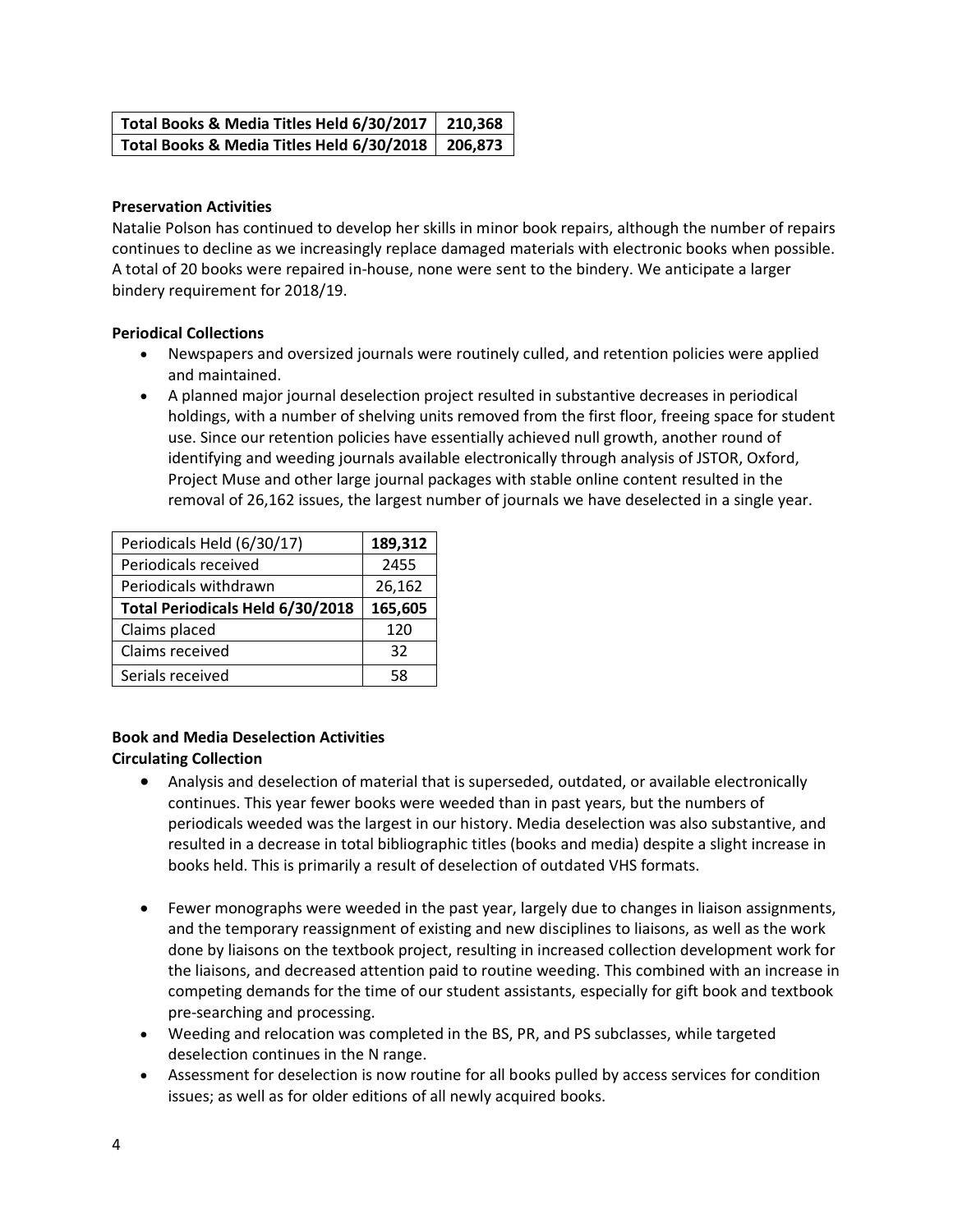- Shelf lists and circulation reports were provided to guide deselection.
- Recreational reading collection was downsized and older popular materials were relocated to the circulating collection or weeded.

## **Library Liaison Program**

• Librarian Liaisons were assigned new subject areas and departmental affiliations in response to new programs, hires and retirements.

## **Collection Assessments**

*Collection Assessment, Sustainability Studies*, Nelson Poynter Memorial Library, University of South Florida, October 2017, prepared by Patricia Pettijohn

*Library Assessment: Computational & Applied Mathematics*, August 2017, Nelson Poynter Memorial Library, University of South Florida St. Petersburg, Prepared by Patricia Pettijohn

## **Significant Personnel Accomplishments:**

## **Service & Professional Development Activities:**

## **Patricia Pettijohn:**

Library Service:

- Library Diversity Committee, member; Chair
- Library Faculty Council, Chair
- Library Space Committee, member
- Poynter Library Liaisons Team, Chair
- Special Collections Librarian Search Committee, member
- Library Leadership Team, member

University Service:

- Chancellor's Advisory Council on Diversity and Inclusive Community, University of South Florida St. Petersburg, member
- Title IX Team, member
- Faculty Senate, member (replacing Deb Henry who was interim Dean)
- Campus Diversity Officer Search Committee
- Sexual Harassment Working Group

Professional Service & Development:

- NEA National Education Association Delegate
- UFF United Faculty of Florida Senator
- Diversity & Inclusion Committee, UFF, member
- Bylaws & Constitution Committee, UFF, member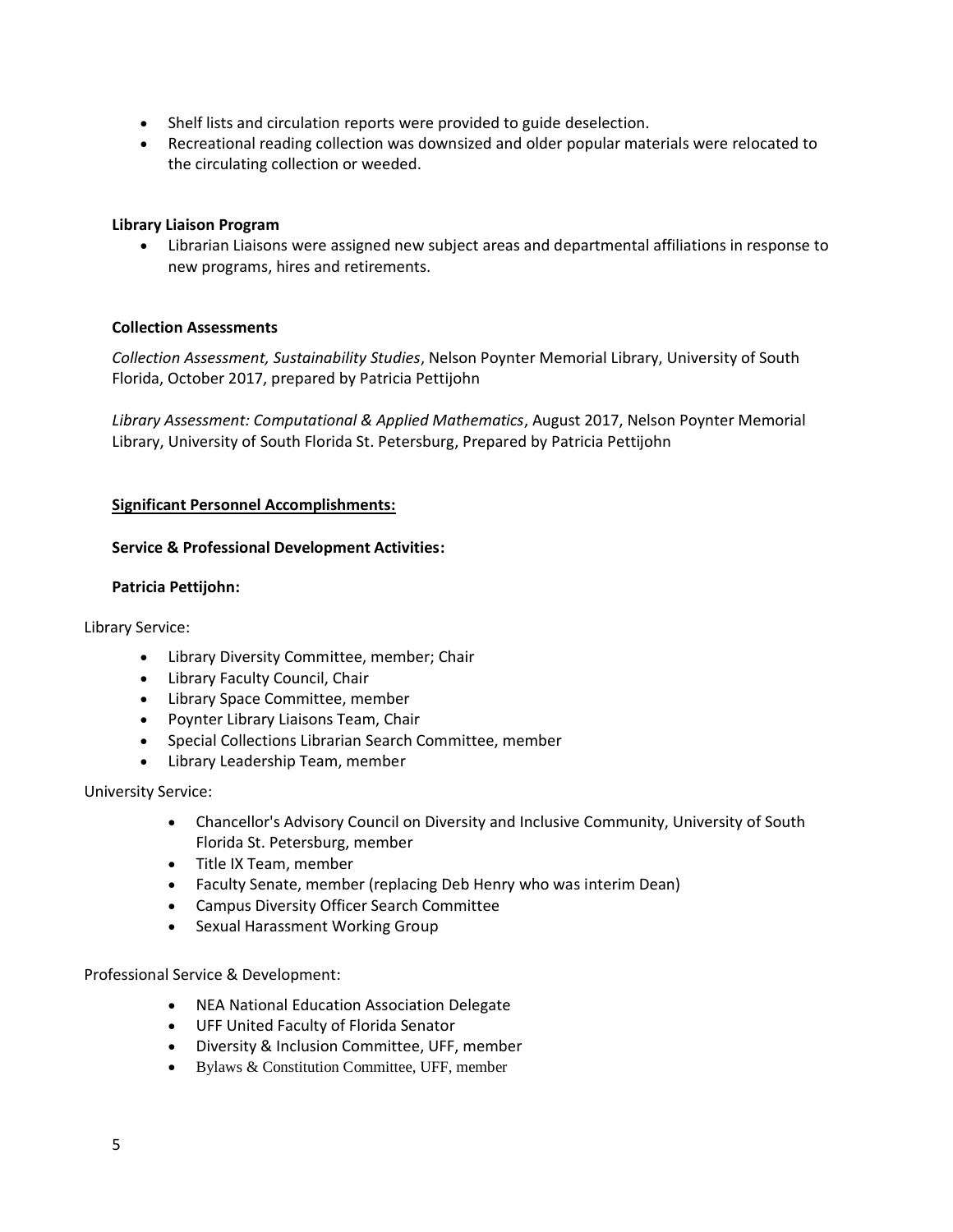## **Christine Dunleavy:**

Library Service:

- Special Collections Librarian Search Committee, member
- Poynter Library Leadership Team, member
- Strategic Planning Committee, member
- Special Collections Team, member
- Presented at two Nelson Poynter Library brown-bag events

University Service:

- University of South Florida. ILS implementation Planning Committee. Semi-monthly meetings. July 2017-April 2018
- FALSC TSSC. Florida Academic Library Services Cooperative. Technical Services Standing Committee. Monthly meetings. July 2017-April 2018
- FALSC ILS implementation Cataloging/Authorities working group. Weekly meetings. July 2017-April 2018

Florida Academic Library Services Cooperative Committees:

- After an intense testing period in fall 2017 of Innovative Interfaces Sierra/Encore Duet, members formally finalized recommendations to FALSC, which concluded the working groups' contribution to data review over the 2016-18 period.
- FALSC dissolved their relationship with Innovative Interfaces as providers of integrated library software, and beginning in spring 2018, members of working groups, including Christine Dunleavy (Cataloging/Authorities. Discovery) and Natalie Polson (Acquisitions/Serials) reviewed the Invitation to Negotiate (ITN), and identified new recommendations to cover increasing expectations and needs of library catalog discovery.

## Collection Assessment & Development

- In support of the vision to re-imagine the first floor of the library to accommodate a growing library support services, 834 VHS tapes were de-selected, and about one hundred identified with Florida subject focus were re-located to Special Collections and University Archives.
- Hundreds of rare print titles from the circulating collection were identified and marked "Do not Weed" during the days before Hurricane Irma's landfall, and stored in interior rooms of the library.
- A second successful textbook purchasing and cataloging program contributed to the timely access of these valuable resources.

Professional Service & Development:

Presented or facilitated at three national, professional conferences in data migration, data integration, and library catalog discovery configuration.

- Charleston Library Conference (2017). Data Review & Communication During Florida Academic Libraries' Catalog Migration poster
- ALA Annual Meeting (June 23, 2018). American Library Cataloging and Technical Services Creative Ideas in Technical Services Interest Group [Roundtable] Collection Services and Next Generation Integrated Library Design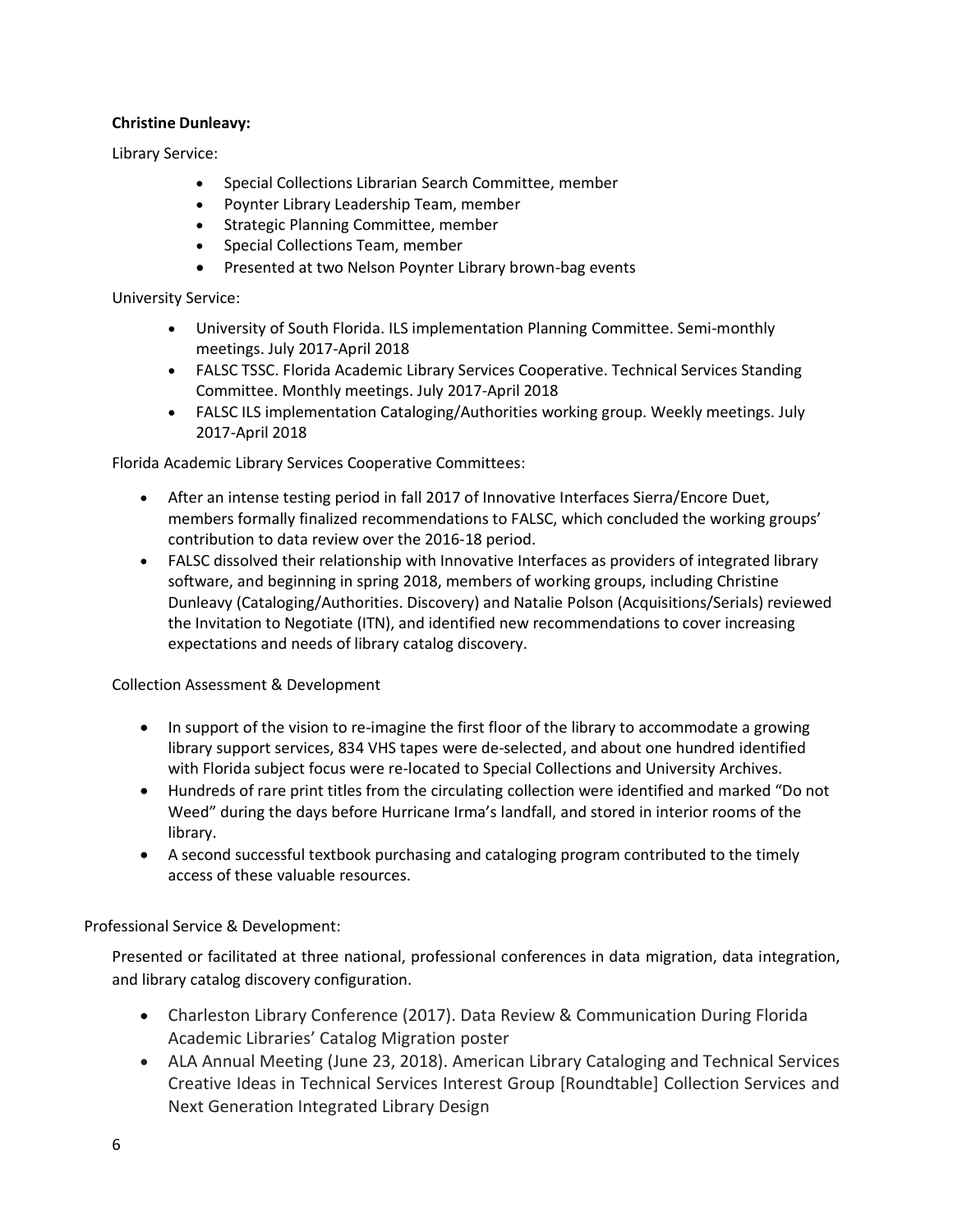- ALA Midwinter (February 10, 2018). American Library Cataloging and Technical Services Cataloging and Metadata Section. Report on Data Review and Communication during Florida's Public Academic Libraries' Catalog Migration [Presentation]
- Completed MLIS degree

## Training and Webinars

- Handshake. USFSP Federal Student Work Study training, July 31, 2017
- Resolved: the journal impact factor does more harm than good [Webinar.] Charleston Conference Hyde Park Debate, August 16, 2017
- Overview of Usage Statistics [Webinar]. FALSC. Presented by Kathy Kiely, August 28, 2017
- Introduction to the PREMIS OWL ontology, draft ontology for version 3.0 of the PREMIS data dictionary [Webinar]. Host, Paul Frank, Rebecca Guenther, Presenter. Library of Congress Participating Cataloging Committee (PCC), PREMIS (Preservation Metadata Maintenance activity. February 22, 2018
- Introduction to Dublin Core Metadata [Webinar]. Host, Leigh Grinstead, LYRASIS, April 5, 2018

## **Natalie Polson:**

## **USF ILS Implementation Group/Acquisitions & Serials, Member**

- Met with staff members from USF Tampa, USF St. Pete and Shimberg through monthly meetings using Blackboard Collaborate
- Showed colleagues how to navigate Acquisitions module in Sierra and shared training documentation
- Provided colleagues with updates regarding workflow and migration of Serials and Acquisitions data from the FALSC ILS Acquisitions & Serials Working Group

## **USF ILS Implementation Group, Member**

• Provided other colleagues from the USF system with updates regarding workflow and migration of Serials and Acquisitions data into Sierra

## **FALSC ILS Acquisitions & Serials Working Group, Member**

- Served May 2016- May 2018
- Reviewed migrated cataloging, serials and fiscal data (from Aleph to Sierra) during the Fall of 2017 and provided feedback to FALSC regarding errors in migrated data
- Collaborated with various Acquisitions staff, Admin, from other Florida Universities and Colleges, and members of FALSC during monthly meetings
- Provided recommendations for workflow improvements regarding migration of Serials and Acquisitions data
- Attended off-campus face to face training sessions and online training sessions provided by Innovative for cataloging, acquisitions and serials functions in Sierra

## **Exhibit and Display Committee, Member**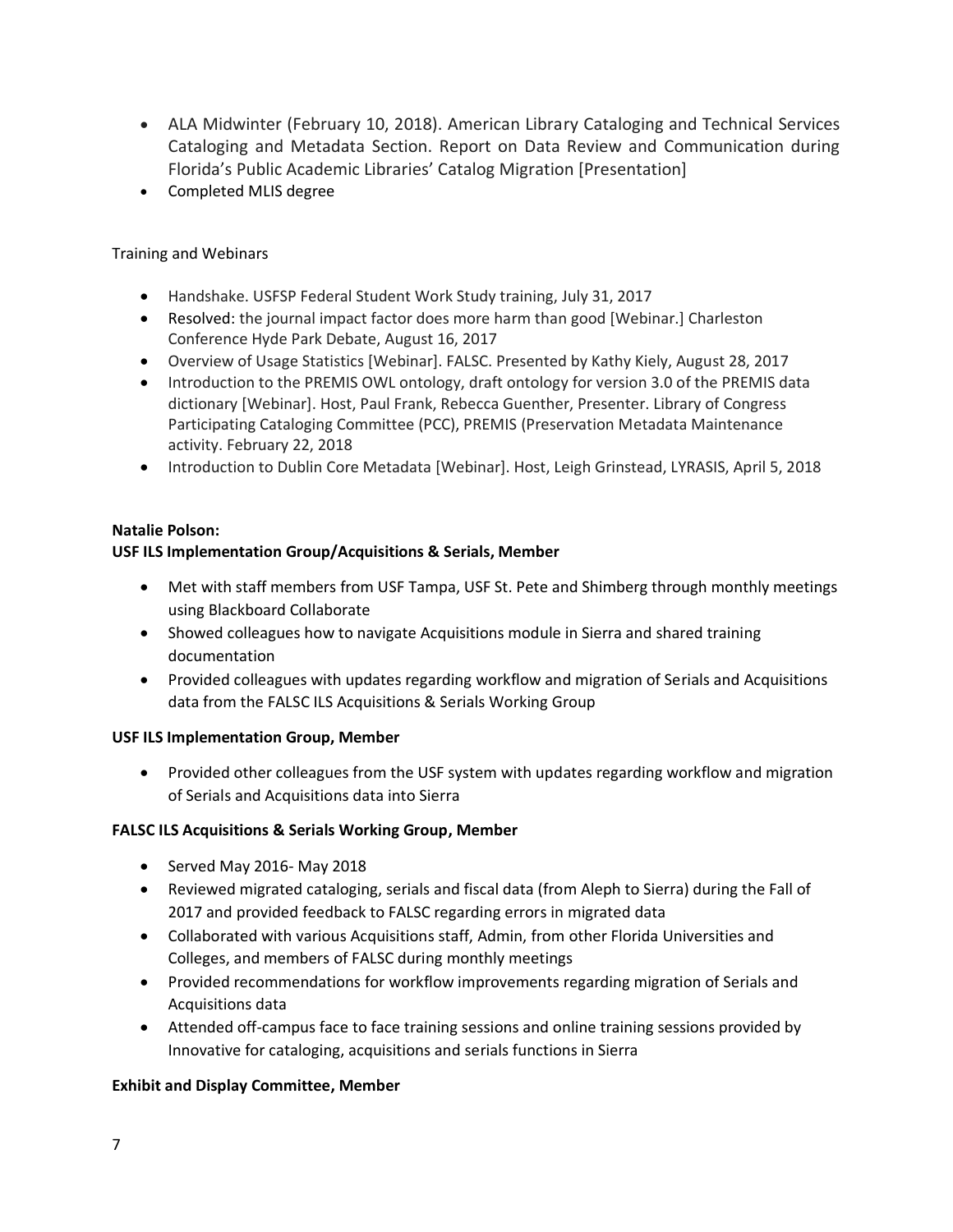- **November Display 2017**
	- o Autonomous car display
- **December Display 2017**
	- o Star Wars
- **Olympic Display February 2018**
	- o Winter Olympics in PyeongChang, South Korea
- **Female Superheroes March 2018**
	- o Marvel vs DC display
- **Earth Day Display April 2018**
	- o Giant flowers on trellis
- **Pride Display June 2018**
	- o We the People: LGBTQ+ individuals in political office
	- o Life of Oscar Wilde

## **Diversity Committee, Member**

- Served July 2015-November 2017
- Collaborated with colleagues on the discussion and setup of the Living Library Human Book event in November 2017

## **Collections Development & Tech Services**

- Assessed online coverage and e journal databases for 306 print periodical titles. Upon approval from Head of Collections Development & Tech Services, withdrew an estimated 26,000 issues of print periodicals, clearing two ranges to accommodate public seating. Suppressed holdings records and withdrew OCLC holdings to reflect withdrawn titles. FWS students assisted in pulling and recycling issues identified for weeding and analyzing online coverage. Worked with students to update holdings records to reflect current issues on shelf. **Project still ongoing**
- Worked with Collections Development & Tech Services manager to suppress holdings records and withdraw item records for maps (estimate 100 titles)
- Ordered (77) textbooks from Amazon, Alibris, Abebooks and copy cataloged textbooks ordered from GOBI for Course Reserve. Ensured invoices were entered into ILS software and manually created order records. **Project still ongoing**
- Assisted FWS students in updating item, holdings, and OCLC records to reflect materials selected for withdrawal from Special Collections
- Assisted Alex Flores in withdrawing serials titles that are part of the Reference Collection

## **Professional Development:**

The Department continues to respond to ongoing changes in cataloging practices, integrated library system features, and system and state-wide initiatives. All require procedure review, operation modification and staff training. During the past year, the department has demonstrated flexibility and openness to change by adjusting to re-assignments of duties and adopting new approaches to ensure that core functions are performed in a timely manner.

## **Future Challenges:**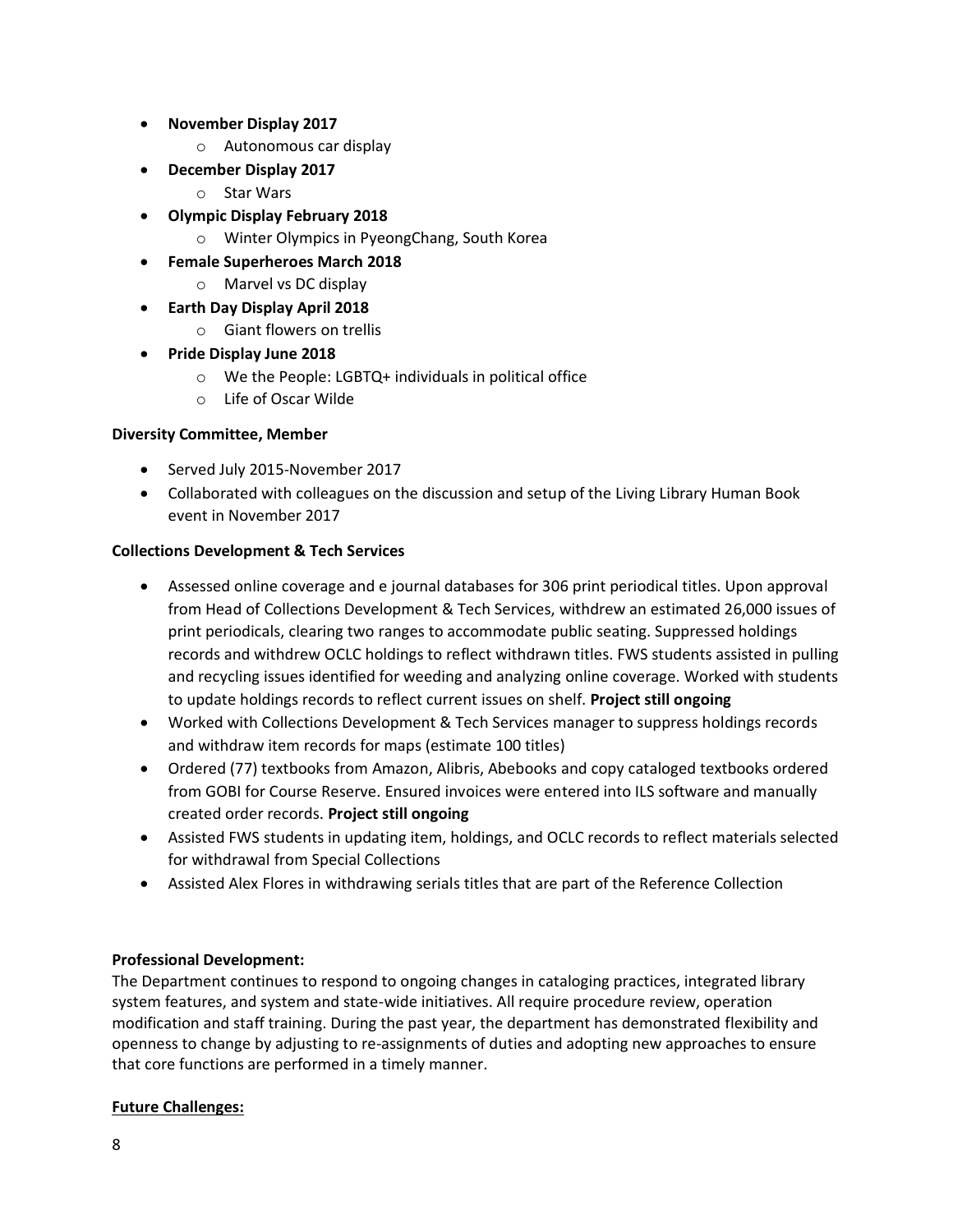## Migration:

The migration to the new ILS, originally scheduled for July 2018, failed, but work continued through mid-January 2018, when a four week moratorium was declared. Beginning in mid-February 2018, through April 2018, both Christine and Natalie had weekly meetings and assignments related to the Invitation to Negotiate for the next ILS.

Freed from this time consuming but necessary work in May, both were able to tackle delayed tasks such as weeding. It cannot be overstated that their participation in subcommittees during this time was not voluntary: members of committees were assigned to these working groups by FALSC. Although both were able to keep pace with their daily tasks, ongoing projects, such as the textbook project and the weeding and relocation of materials on the first floor of the library, were impacted. Gone, but not forgotten, we expect an upgrade of our existing ILS, and the announcement of a newly selected ILS sometime during the next year or two, beginning another round of collaborative work.

## Textbooks:

We plan to reassess the metadata we have created to track the Textbook program, to identify the kinds of data that will allow us to assess the long term sustainability of the project. At the same time, we are increasingly moving to electronic book purchases, and must continue to improve communication and collaboration with the USF System TAP program.

Deselection and Relocation of Library Materials and Collections:

To provide the space desired for student collaborative areas, both media and periodicals will be deselected and shelf ranges removed from the first floor stacks. Shortage of student assistants limits our weeding efforts. The Education liaison has completed another assessment of the instructional media collection. Remaining microform will be assessed for further reduction.

## Collection Assessments and Development:

As new majors, programs and degrees are launched, or old programs are evaluated, assessments of the collections will be required. In addition, as programs colleges and schools apply for programmatic or regional accreditation or reaccreditation, assessments will be required. In addition, as new librarians join the USFSP library, liaison activities will need to be revised.

## **Future Directions:**

## Digital USFSP:

Going forward, the CD&TS team will increase their involvement in Digital USFSP, requiring training in Be Press and other digitization applications and equipment. In addition to training, documentation of technical processing and procedures, participation in committee and team meetings, and scheduling of new assignments will require flexibility and planning.

## USFSP Consolidation & Growth:

Despite temporary limits on enrollment and the development of new programs, USFSP continues to add substantive new programs, majors and minors. As new courses and programs require library resources,